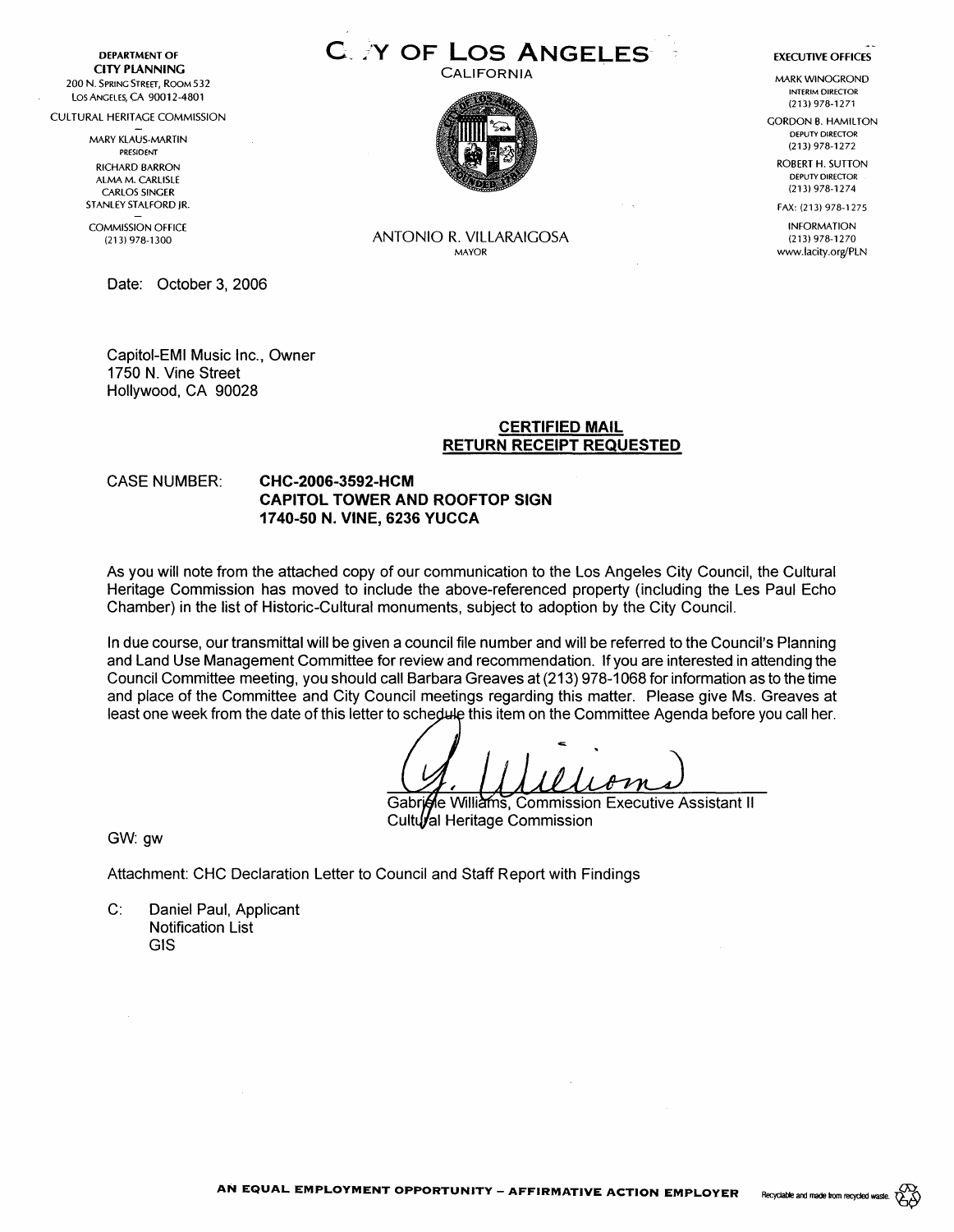**DEPARTMENT OF CITY PLANNING**  200 N. SPRING STREET, ROOM 532 Los ANGELES, CA 90012-4801

CULTURAL HERITAGE COMMISSION

MARY KLAUS-MARTIN PRESIDENT RICHARD BARRON ALMA M. CARLISLE CARLOS SINGER STANLEY STALFORD JR.

COMMISSION OFFICE (213) 978-1300

Date: October 3, 2006

Los Angeles City Council Room 395, City Hall 200 North Spring Street Los Angeles, California 90012

ATTENTION: Barbara Greaves, Legislative Assistant Planning and Land Use Management Committee

## CASE NUMBER: **CHC-2006-3592-HCM CAPITOL TOWER AND ROOFTOP SIGN 1740-50 N. VINE, 6236 YUCCA**

At the Cultural Heritage Commission meeting of August 17, 2006, the Commission moved to include the above property (including the Les Paul Echo Chamber) in the list of Historic-Cultural Monuments, subject to adoption by the City Council.

As required under the provisions of Section 22.126 of the Los Angeles Administrative Code, the Commission has solicited opinions and information from the office of the Council District in which the site is located and from any Department or Bureau of the city whose operations may be affected by the designation of such site as a Historic-Cultural Monument. Such designation in and of itself has no fiscal impact. Future applications for permits may cause minimal administrative costs.

The City Council, according to the guidelines set forth in Section 22.125.1 of the Los Angeles Administrative Code, shall act on the proposed inclusion to the list within 90 days of the Council or Commission action, whichever first occurs. By resolution, the Council may extend the period for good cause for an additional 15 days.

The Cultural Heritage Commission would appreciate your inclusion of the subject modification to the list of Historic-Cultural Monuments upon adoption by the City Council.

The above Cultural Heritage Commission action was taken by the following vote:

Moved: Seconded: Ayes: Absent: Vote: **Stalford** Barron Martin Carlisle, Singer 3-0

Gabriele/Williams, Commission Executive Assistant II Cultural/Heritage Commission

GW:gw

Attachment: Staff Report with Findings

c: Councilmember Eric Garcetti, CD 13 Captiol-EMI Music, Inc., Owner Daniel Paul, Applicant

**Y OF LOS ANGELES** 

**CALIFORNIA** 



ANTONIO R. VILLARAIGOSA MAYOR



MARK WINOGROND INTERIM DIRECTOR (213) 978-1271

**GORDON B. HAMILTON** DEPUTY DIRECTOR (213) 978-1272

> ROBERT H. SUTTON DEPUTY DIRECTOR (213) 978-1274

> FAX: (213) 978-1275

INFORMATION (213) 978-1270 www.lacity.org/PLN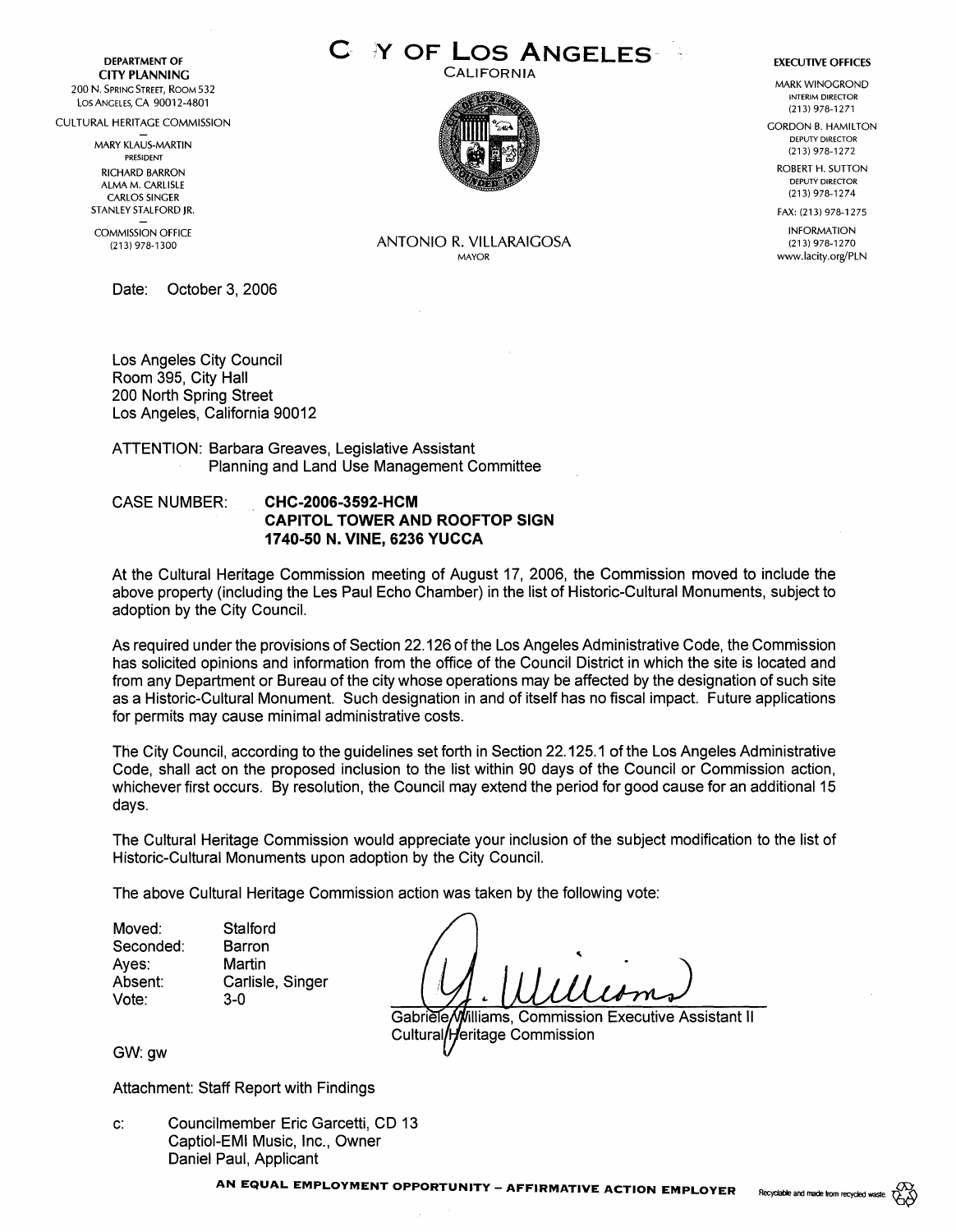# Los Angeles City Planning Department RECOMMENDATION REPORT

# CULTURAL HERITAGE COMMISSION

|                                 |              |                        | <b>CASE NO. CHC-2006-3592-HCM</b>                           |
|---------------------------------|--------------|------------------------|-------------------------------------------------------------|
|                                 |              |                        | Location: 1740-50 N. Vine, 6236 Yucca                       |
| <b>August 17, 2006</b><br>DATE: |              |                        | <b>Council District: 13</b>                                 |
| TIME:                           | $10:00$ a.m. |                        | <b>Community Plan Area: Hollywood</b>                       |
|                                 |              |                        | PLACE: City Hall Rm. 1010 Area Planning Commission: Central |
|                                 |              | 200 N. Spring St.      | Neighborhood Council: Hollywood Hills W.                    |
|                                 |              | Los Angeles, CA        | Legal Description: Tract 18237, Lot 1                       |
|                                 |              |                        | <b>Expiration Date: September 16, 2006</b>                  |
| <b>PROJECT:</b>                 |              |                        | <b>Historic-Cultural Monument Application for</b>           |
|                                 |              |                        | <b>CAPITOL TOWER AND ROOFTOP SIGN</b>                       |
| <b>REQUEST:</b>                 |              | Declare the building a |                                                             |
|                                 |              |                        | <b>Historic-Cultural Monument</b>                           |
| <b>APPLICANT:</b>               |              | <b>Daniel Paul</b>     |                                                             |
| <b>OWNER:</b>                   |              | <b>BMI CORP.</b>       |                                                             |
|                                 |              |                        |                                                             |

**RECOMMENDATION:** 

Declare the building as a Historic-Cultural Monument and find that it meets the Cultural Heritage Ordinance Definition of a Monument criteria as set forth in Los Angeles Administrative code Section 22.130 because it is a good example of Modern architecture and is associated with the music recording industry in Los Angeles.

5. Gail Goldberg, **AICP**  Director of Planning

Dave Ga

Principle Planner

Oren **Historic Preservation Officer**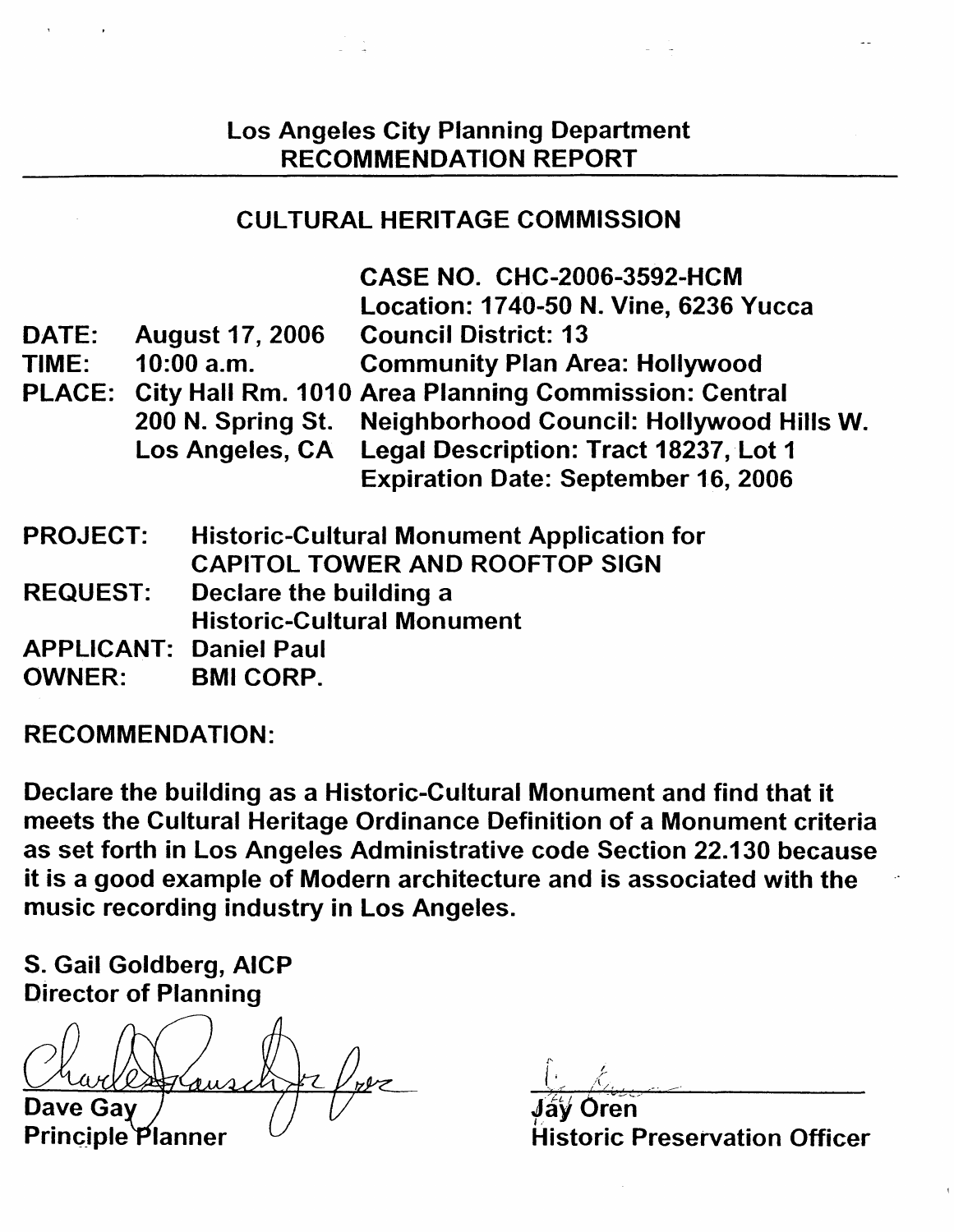# Findings

- Built in 1956, the tower, as described in a Historic-Cultural Monument Application dated **April** 2006,exhibits character-defining features of International style (Modern) architecture as evidenced by architectural features such as light, horizontal volumes, walls and glass kept in the same plane, flat roofs, and extensive use of glass, as evidenced in the attached photo exhibit.
- Character-defining features are as specified in the book, Architecture in Los Angeles, A Compleat Guide by Gebhard and Winter, 1985 edition, page 186.
- Historic building materials and character defining design features are generally extant as evidenced by the attached photo exhibit.

# **Criteria**

The criterion is the Cultural Heritage Ordinance which defines a historical or cultural monument as any site (including significant trees or other plant life located thereon) building or structure of particular historic or cultural significance to the City of Los Angeles, such as . historic structures or sites in which the broad cultural economic or . social history of the nation, State or community is reflected or exemplified, or which are identified with historic personages or with important events in the main currents of national, State or local history or which embody the distinguishing characteristics of an architectural type specimen, inherently valuable for a study of a period style or method of construction, or a notable work of a master builder, designer or architect whose individual genius influenced his age. At issue is whether the Commissioners determine the building may be significant enough to warrant designation.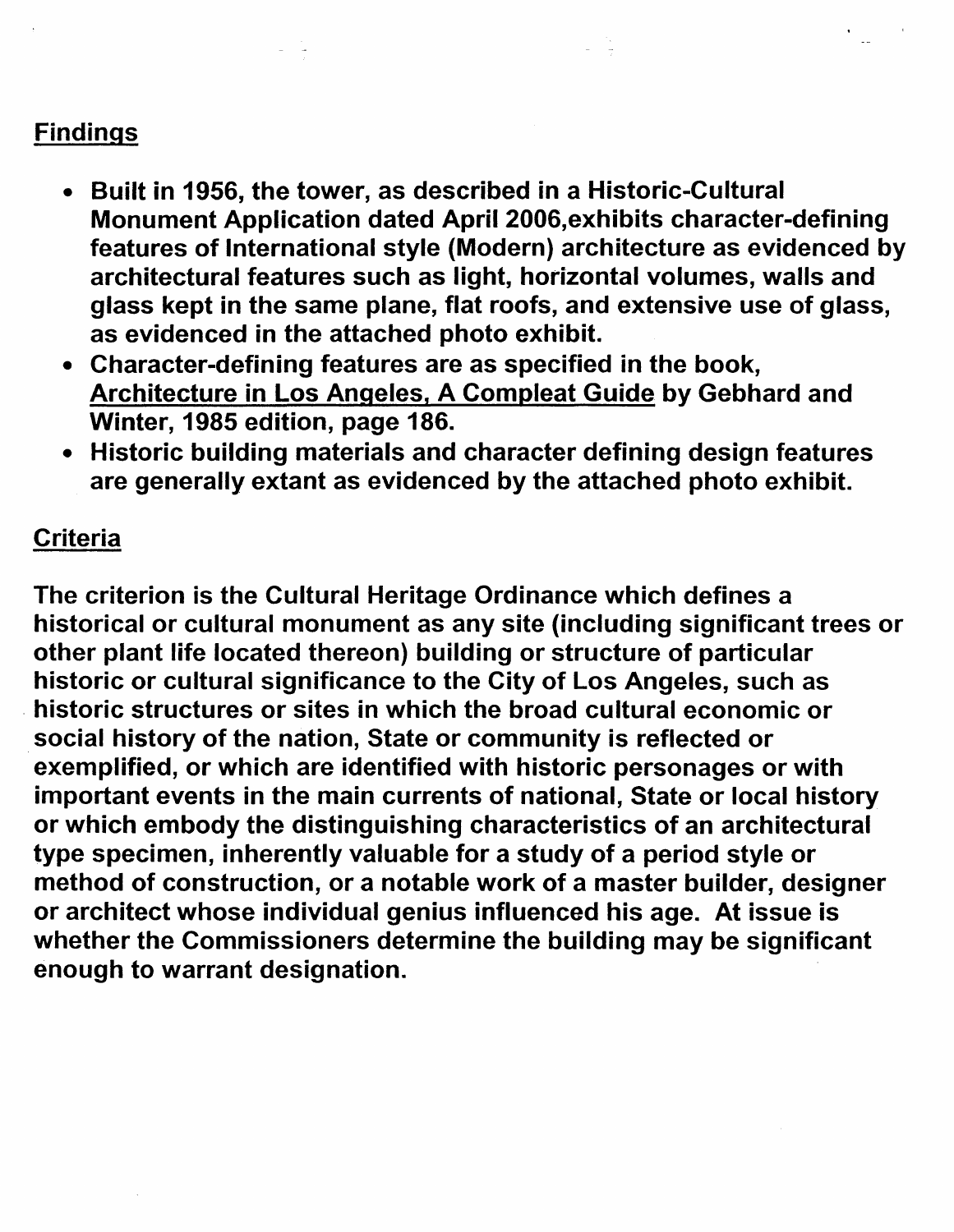# Discussion:

The Capitol Tower appears to meet the criteria of the ordinance as a site of particular importance in the architectural and social history of the Hollywood community. It embodies the distinguishing characteristics of an architectural-type specimen, particularly its use of a circular floor plan. In addition, the tower exhibits originality in combining modern design with cylindrical massing. It is valuable as a study of a period style and notable for its use of tower shape. The building has also played an important role in the broad cultural history of Hollywood and Los Angeles as one of the city's most important sites associated with the music recording industry.

Attachments: Historic-Cultural Monument Application Parcel Profile Report and Map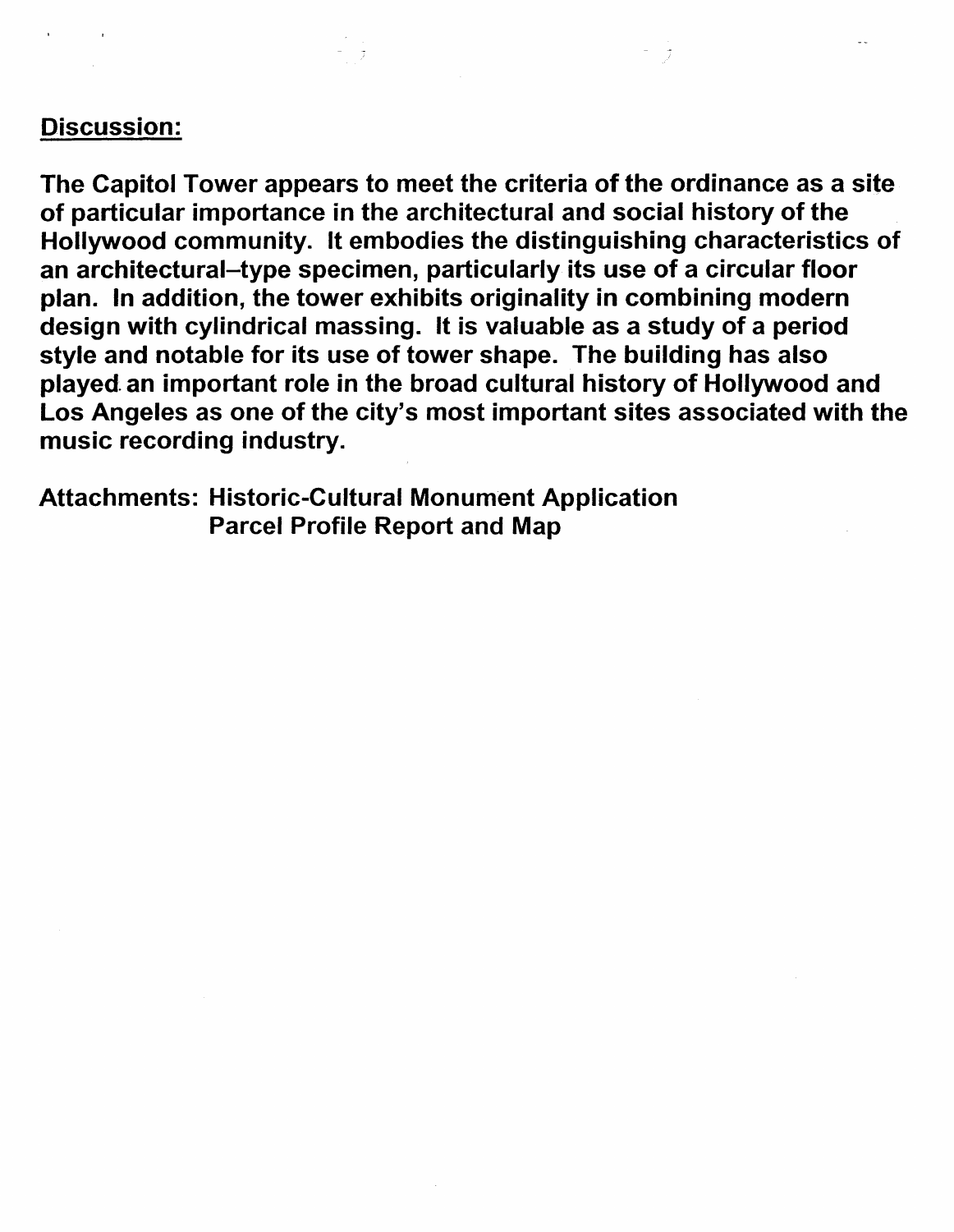# **HISTORIC-CULTURAL MONUMENT APPLICATION**

# TYPE OR PRINT IN ALL CAPITAL BLOCK LETTERS

# **IDENTIFICATION**

- 1. **NAME OF PROPOSED MONUMENT:** THE CAPITOL TOWER AND ROOFTOP SIGNAGE
- 2. **STREET ADDRESS:** 1750 N VINE ST

**CITY:** LOS ANGELES **ZIP CODE:** 90028 **COUNCIL DISTRICT:** 13

- 3. **ASSESSOR'S PARCEL NO:** 5546-030-028
- 4. **COMPLETE LEGAL DESCRIPTION:** LAND OESC IN DOC 1453831.970917 POR LOT 1 TR NO 18237 ANO POR LOT 12 MB 6-144
- 5. RANGE OF ADDRESSES ON PROPERTY: 1750 N VINE ST, 6236 W YUCCA ST, 1740 N VINE ST
- 6. PRESENT **OWNER:** CAPITOL- EMI MUSIC INC.

**STREET ADDRESS:** 1750 N. VINE ST.

**CITY:** HOLLYWOOD **STATE:** CA **ZIP CODE:** 90028-5274 **PHONE:** (323) 462-6252

**OWNER IS:** PRIVATE

7. **PRESENT USE:** OFFICE BUILDING/ RECORDING STUDIO **ORIGINAL USE:** SAME

# **DESCRIPTION**

- 8. **ARCHITECTURAL STYLE:** MID-CENTURY MODERN
- 9. **STATE PRESENT PHYSICAL DESCRIPTION OF THE SITE OR STRUCTURE** (SEE OPTIONAL DESCRIPTION WORKSHEET)

PLEASE SEE ATTACHMENT A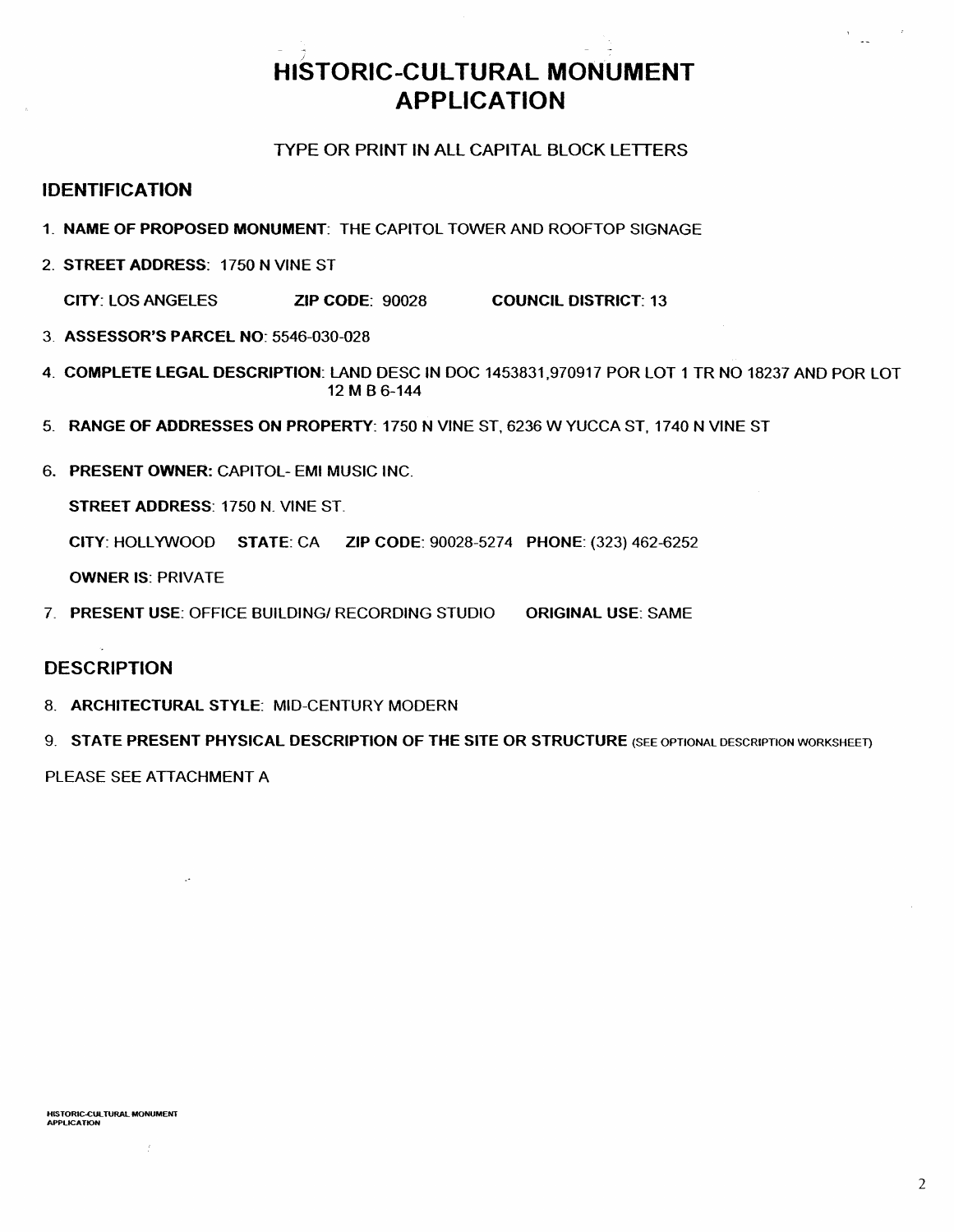# HISTORIC-CULTURAL **MONUMENT**  APPLICATION

# **NAME** OF PROPOSED **MONUMENT:** THE CAPITOL TOWER AND ROOFTOP SIGNAGE

10. **CONSTRUCTION DATE: FACTUAL:** 1955-1956

- 11. **ARCHITECT, DESIGNER, OR ENGINEER:** WELTON BECKET AND ASSOCIATES **ENGINEER: MURRY ERICK ASSOCIATES** AUDIO DESIGN CONSULTANTS: JAMES W. BAYLESS, LES PAUL
- 12. **CONTRACTOR OR OTHER BUILDER:** C.L. PECK
- 13. **DATES OF ENCLOSED PHOTOGRAPHS:** MARCH, 2006
- 14. **CONDITION:** EXCELLENT
- 15. **ALTERATIONS:** INTERIOR REMODELING, STUDIO ALTERATIONS, REAR ENTRY REMODEL CIRCA 2000; FRONT FACING DISPLAY BOXES REMOVED CIRCA 1969; ADDITION OF NON-ARCHIVAL PLANT SPECIMENS; BASE LEVEL SIGNAGE REMOVED; ATTACHMENT TO BASE LEVEL NORTH ELEVATION; OPERABLE WINDOWS REPLACED WITH FIXED TINTED, FIXED WINDOWS.
- 16. THREATS TO SITE: TENANT MAY VACATE
- 17. THE STRUCTURE IS: ON ITS ORIGINAL SITE

## **SIGNIFICANCE**

18. BRIEFLY STATE HISTORICAL AND/OR ARCHITECTURAL IMPORTANCE; INCLUDE OATES, EVENTS, ANO PERSONS ASSOCIATED WITH SITE.

PLEASE SEE ATTACHMENT 8

## **SOURCES**

PLEASE SEE ATTACHMENT C

## 19. **DATE FORM PREPARED:** APRIL 20, 2006 **PREPARER'S NAME:** DANIEL PAUL **CONTRIBUTING RESEARCH:** MARCELLO VAVALA

20. **ORGANIZATION** THE LOS ANGELES CONSERVANCY MODERN COMMITTEE **STREET ADDRESS:** 523 **W.**  SIXTH ST. SUITE 826 **CITY** LOS ANGELES **STATE** CA **ZIP CODE** 90014 **PHONE** (213) 623-2489 **E.MAIL:** Kbernstein@laconservancy.org

**HISTORIC-{;UL TURAL MONUMENT APPLICATION**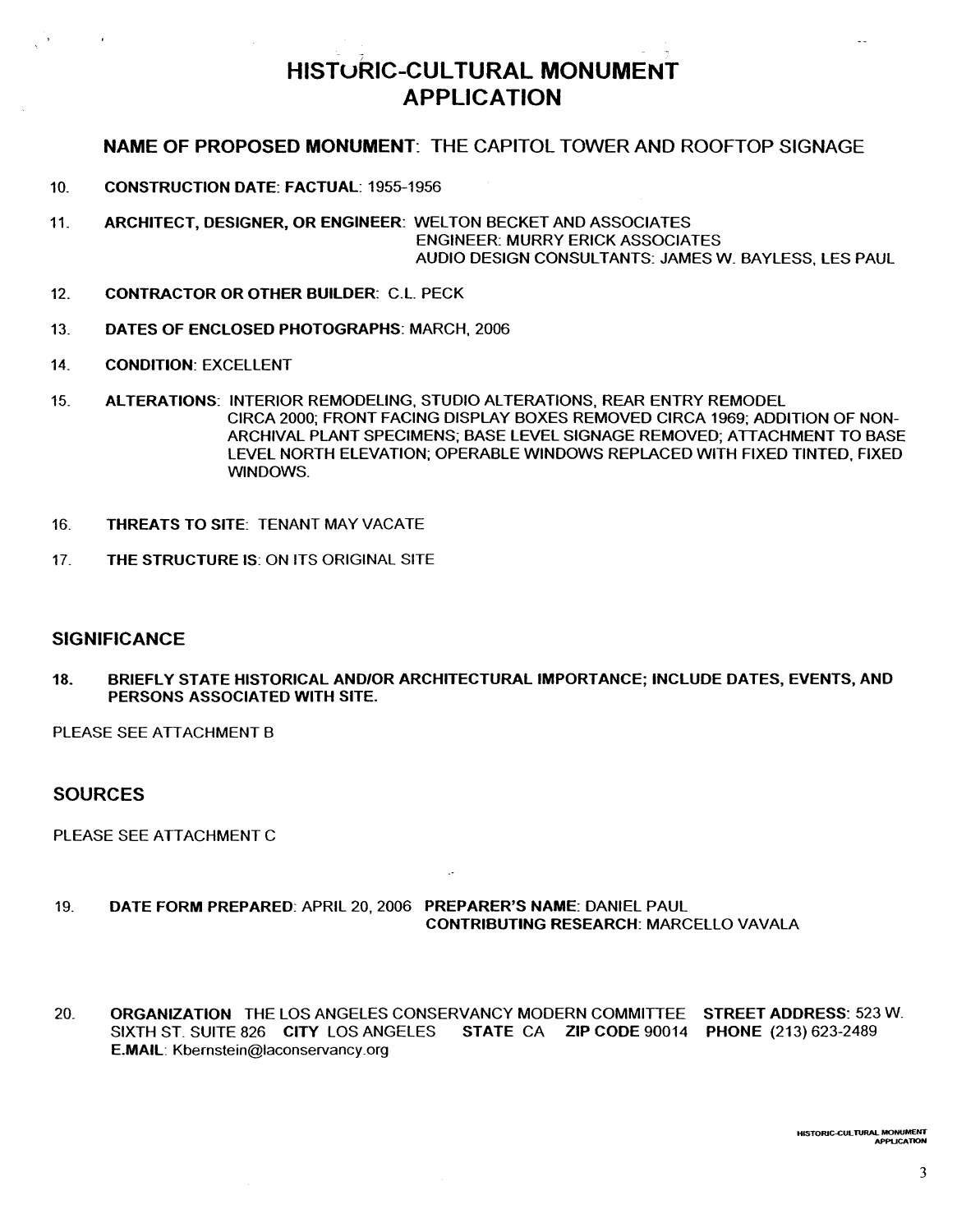## **CITY OF LOS ANGELES SIGNIFICANCE WORK** SHEET

- - J

## TYPE OR HAND PRINT IN ALL CAPITAL BLOCK LETTERS

COMPLETE ONE OR BOTH OF THE UPPER AND LOWER PORTIONS OF THIS PAGE

# RCHITECTURAL **SIGNIFICANCE**

THE **CAPITOL TOWER** IS AN IMPORTANT EXAMPLE OF MID-CENTURY MODERN ARCHITECTURE, THE WORLD'S FIRST ROUND OFFICE TOWER, AND THE FIRST SKYSCRAPER BUILT IN HOLLYWOOD AFTER WORLD WAR II. IT MEETS THE CULTURAL HERITAGE ORDINANCE BECAUSE OF THE HIGH QUALITY OF ITS DESIGN AND THE RETENTION OF ITS ORIGINAL FORM, DETAILING AND INTEGRITY.

**THE CAPITOL TOWER ROOFTOP SIGNAGE** IS SIGNIFICANT FOR ITS STRONG HISTORICAL ASSOCIATION TO CAPITOL RECORDS INC, THE PRIMARY TENANT OF THE CAPITOL TOWER SINCE 1956.

# **AND/OR**

# **HISTORICAL SIGNIFICANCE**

**THE CAPITOL TOWER: WAS BUILT IN 1955-1956** 

**CAPITOL RECORDS:** WAS IMPORTANT TO THE DEVELOPMENT OF LOS ANGELES BECAUSE: THE COMPANY WAS THE FIRST MAJOR RECORDING LABEL ON THE WEST COAST AND THE BUILDING WAS THE SITE OF PIONEERING RECORDINGS MADE BY ARTISTS SUCH AS FRANK SINATRA AND NAT "KING" COLE.

**ARCHITECT WELTON BECKET:** WAS IMPORTANT TO THE DEVELOPMENT OF LOS ANGELES BECAUSE HIS LOCAL FIRM IS RESPONSIBLE FOR INNOVATIVE STRUCTURES THAT SUCCESSFULLY MELDED THE MODERN STYLE WITH RATIONAL DESIGN PRINCIPLES, AS EXEMPLIFIED IN THE CAPITOL TOWER, ONE OF HOLLYWOOD'S BEST **KNOWN**  ICONS.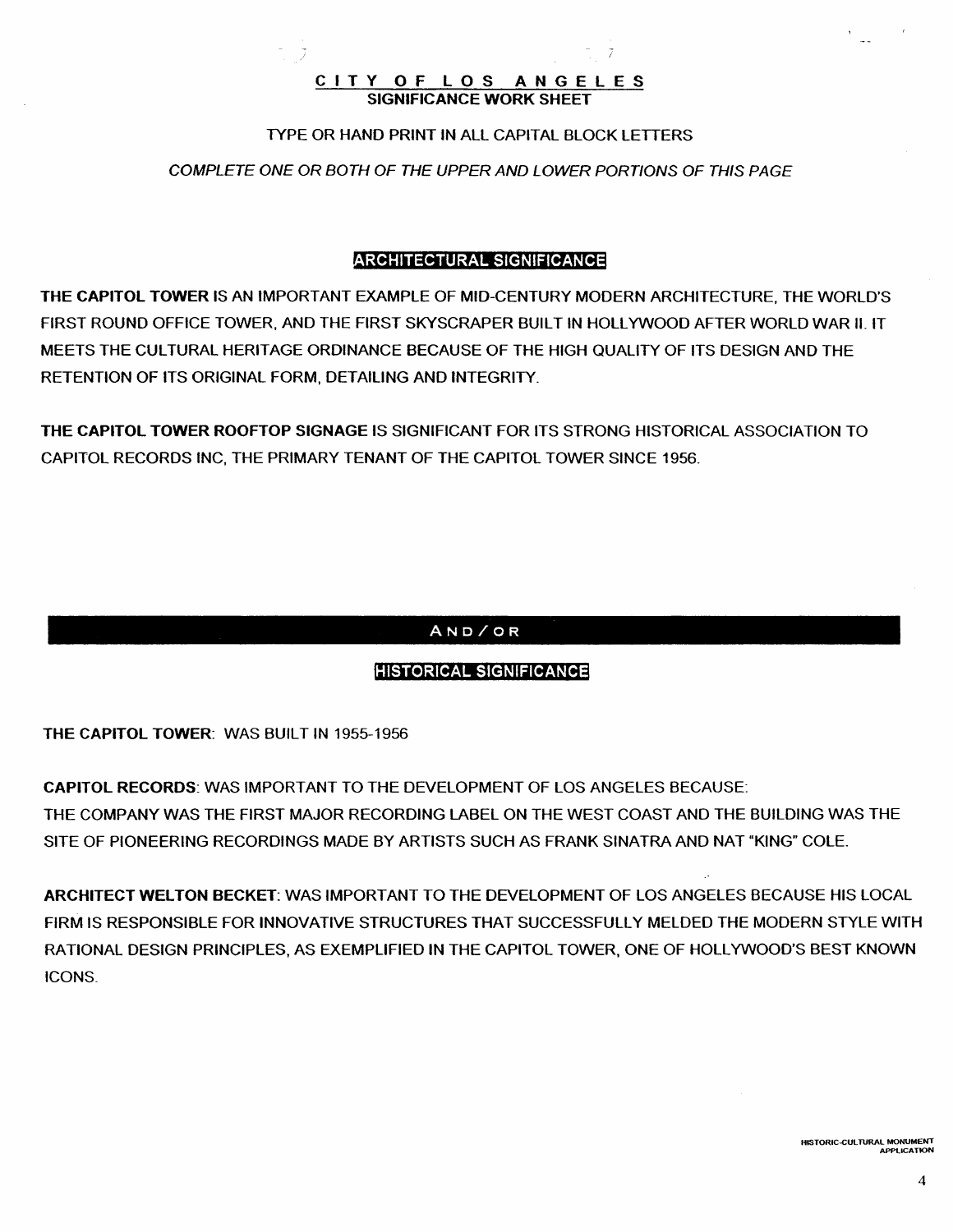## **ATTACHEMENT A: DESCRIPTION.** THE CAPITOL TOWER AND ROOFTOP SIGNAGE

### **OVERVIEW**

The Capitol Tower is a Mid-Century Modern structure incorporating office space, three recording studios, and various related facilities. The structure is located mid-block facing Vine St. between Hollywood and Yucca Blvds in Central Hollywood. The Capitol Tower is also near the 101 freeway, from where its iconic, circular tower and signage are highly visible\_ The mufti-story, circular tower rests upon a rectangular base accommodating the site's southward-sloping grade. The structure is built on the western side of a  $210'$  x 180' lot. Behind the building is a fenced, 60'x180' elevated parking lot with a burnished metal, c.2001 Post-Moderne style parking kiosk at its north end. On a gateway above this kiosk in large polished metal letters are the words "Capitol Records," added c\_ 2001. The 1930s former headquarters of KFWB radio is northeast of the property and partially encloses the parking lot. In the lot adjacent north of the Tower is a two story 1929 Deco-style former animation studio designed by H.L Gogerty. A 2001 tax credit reuse project preserved its facade and assimilated this building into the Capitol campus. The two buildings are now connected by a Modern rectangular addition. The reuse project and the addition were both conducted in 2001 by M2A Architects; a preservation-oriented architecture firm. Directly in front of the Capitol Tower is the Hollywood Walk of Fame, and the stars of various Capitol artists including John Lennon, Tina Turner, Natalie Cole, Garth Brooks, Helen Reddy, Bonnie Raitt and Duran Duran. The Capitol Tower is thirteen stories, or 150' high; the City height limit in 1955, when the original building permits were pulled.

#### BASE EXTERIOR

The rectangular, monolithic base is one tall story, and is a plinth for the circular tower upon it. The centered front entrance to the complex is located within the base and faces west onto Vine St. This plaza-style entry is recessed in a low, rectangular-shaped space and is bordered by planters. The entryway floor is paved with a black and white terrazzo similar to that on the Hollywood Walk of Fame. The words "The Capitol Tower" are inset in large white block font in the entryway floor. A round column is present at either end of the entry. Between these columns is an exposed metal leg and beam framework overhang. Attached to it are cylindrical light fixtures that shine light from top and bottom, and conical light fixtures above the planters. The entry door is framed on either side by large vertical window panes\_ The entryway planters step with the sloping grade and continue in a recessed strip running north to the building's edge. The running planter was a gesture to the residential neighborhoods that once had a greater presence north of the building. Within these planters are mature palm and eucalyptus specimens, fern, and large lava rock boulders. Palm specimens are also present at the front elevation south of the entry.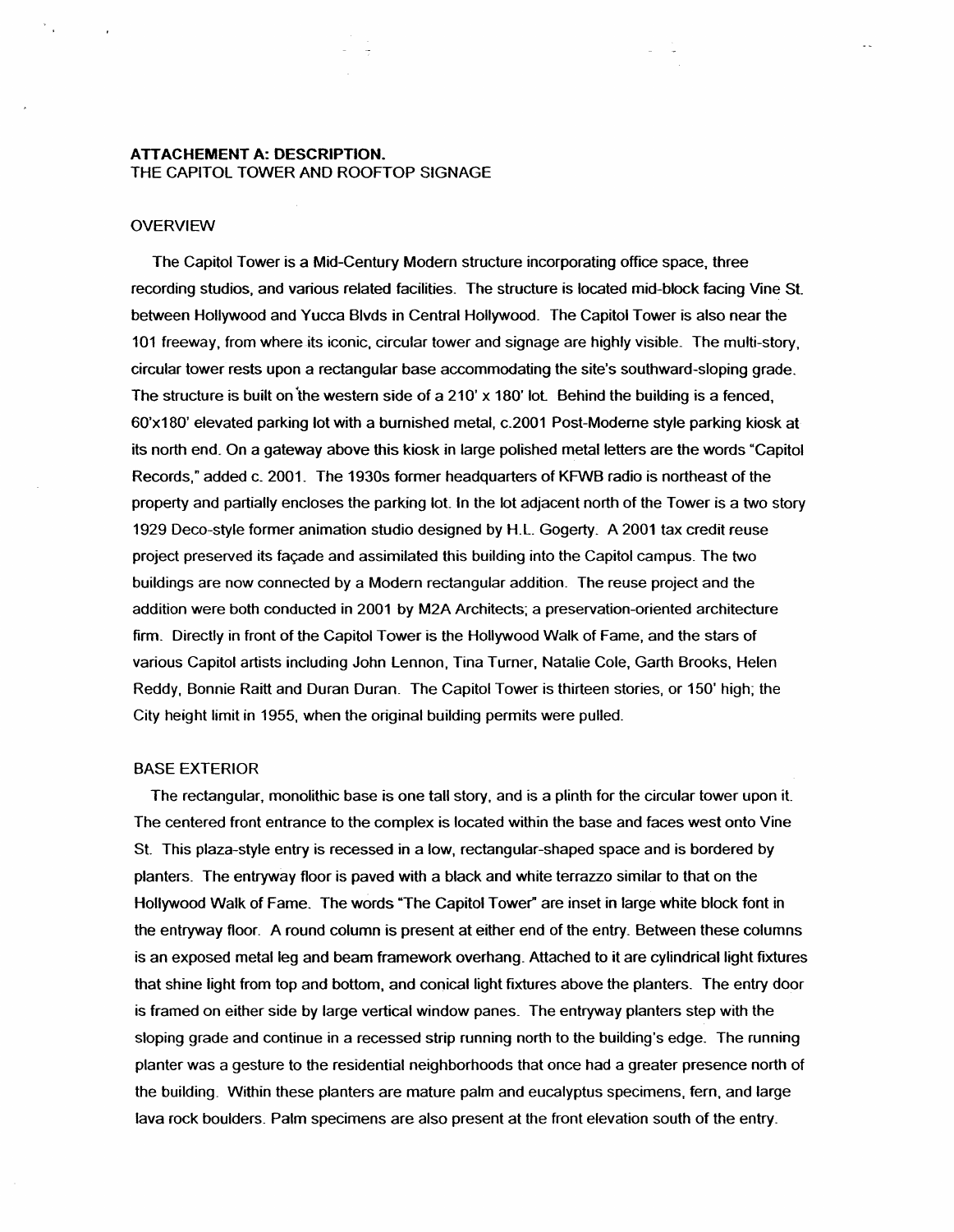#### A TTACHEMENT A: DESCRIPTION\_ THE CAPITOL TOWER AND ROOFTOP SIGNAGE

Suspended by metal bar and cable above the entrance is a 13-section rectangular screen of expanded metal. In a row across the front elevation are light fixtures consisting of a small, protruding metal bar that suspend can shaped lights of a slotted, black painted metat

 $\mathcal{L}_{\text{max}}$ 

The north elevation of the base is now connected to the 2001 addition, which straddles it and the front elevation, leaving the base intact Where the addition's Vine St elevation meets the original base, its walls are composed of a light green fiberglass material with a continuous white grid upon it The east-facing rear elevation of the base contains a shipping entrance remodeled in 2001 with a recessed glass wall of aluminum mullion and large multi-glazed units\_ A convex, burnished metal "Capitol Records" sign is suspended above the rear entry\_ Vertical scoring is present across the rest of the rear elevation\_ The entire south elevation of the base is covered with a wall mural titled "Hollywood Jazz: 1945-1972" painted in 1990 by Richard Watt Jr\_ The base roof due south of the tower doubles as an outdoor patio and sitting terrace.

### BASE INTERIOR AND UNDERGROUND CHAMBERS:

A small lobby is just inside the west-facing front entry\_ The lobby space is framed by two large octagonal columns. A desk is located in front of the lobby's south wall. Framed gold and platinum records cover the north and south walls of the lobby. The overhanging steel framework present in front of the entrance continues through the glass transom across the lobby, where it is covered with material from a recent remodeling. Hanging saucer lamps, which also appear to be from a recent remodeling, are affixed to the framework\_ The lobby floor features an abstract black pattern of three rays emanating from a circle design present at the front door. The ray pattern ends at three metal elevators located at the rear of the lobby\_ The marble flooring around this pattern appears to be from a recent remodeling.

In addition to the lobby, the base of the Capitol Tower contains three recording studios, recording department offices, two mastering rooms, and six production rooms. The larger recording studios "A" and "B" are adjacent one another inside the base's southern portion\_ The smaller studio "C" is located in the base due north of the Tower. The floors of each recording studio feature a layer of concrete that "floats" upon a layer of cork to provides better insulation from sound vibration\_ Aside from resting upon this specially designed floor, the interiors of the studios themselves are their own enclosures, separated from rest of the building by a one-inch gap with ten-inch thick concrete walls on the other side of it Movable Birchwood and fiberglass acoustical panels were installed to control soft and hard sounds for recording purposes\_ The studio ceilings were of a shaped zig-zag pattern to better modulate sound traveL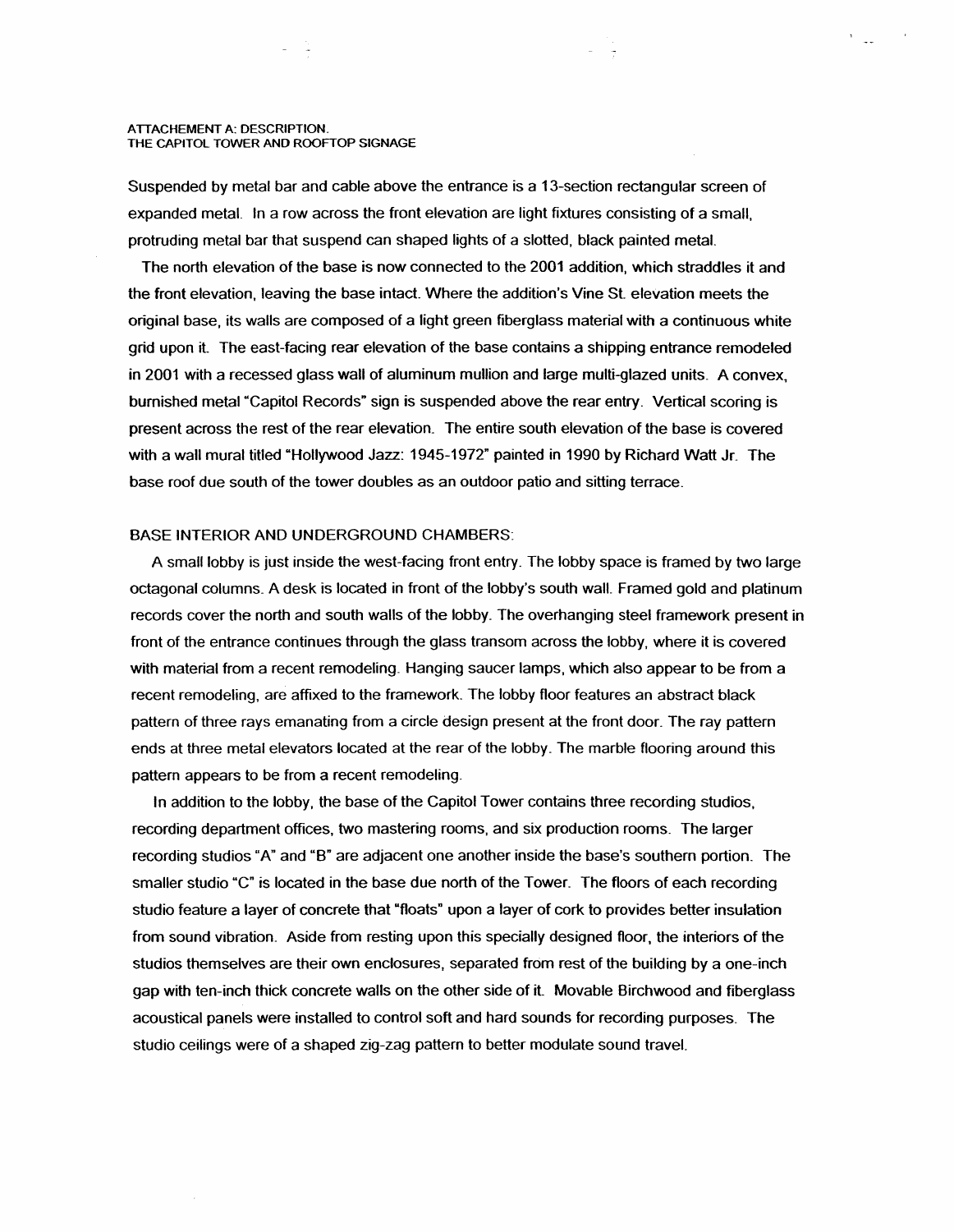#### A TTACHEMENT A: DESCRIPTION\_ THE CAPITOL TOWER AND ROOFTOP SIGNAGE

Roughly 75' east of the building and located 25' beneath the parking lot are four reverberation chambers attached in a trapezoidal form around a vestibule\_ The chambers are accessible by a subterranean tunnel from the Capitol Tower\_ Such chambers allow for the use of sound reverberation to add depth, texture and "space" to recorded music\_ The earliest music recordings often had a "flat" affect that reverberation chambers mitigate\_ The trapezoidal form combined with the sloped ceilings of the chambers present no parallel surfaces, which prevents the occurrence of echoes or sound flutter. The chambers are shock mounted to 10" thick concrete outer walls and like the studios, have concrete and cork floors to insulate them from outside sounds\_

#### THE CIRCULAR TOWER AND ROOFTOP SIGNAGE

Visually, the rectangular base serves as a plinth for the circular tower component that comprises 12 levels\_ Set back and off-center due north of the centered entry, the tower appears to float above the base itself. This effect is conveyed by the round tower's first exposed story being 78' in diameter, compared to the larger 92' diameter for the remaining levels above that Twelve continuous concrete piers that run the height of the tower visually unite all of the circular levels. Each floor of the tower is comprised of reinforced concrete spandrels surmounted by a band of fixed double-glazed window units set into aluminum mullions\_ Each semi-circular arc between the piers contains six windows. A horizontal concrete awning rings each floor of the tower, projecting beyond the plane of the vertical piers to visually create the sense of "stacked" circular floors raised up on the piers\_ Porcelain-enameled "eyelid" sunshades project at a 40 degree angle from the perimeter of each ring, further enhancing the building's circular form while also shading the office windows. The paint scheme of the tower's exterior is currently light gray with white awnings and a gray colored crown.

Inside the tower, the office spaces correspond to the round plan, and abut most of the windows of each floor. In addition to the twelve columns at the perimeter of the tower, each floor contains six square structural columns in a circular formation, just as the lobby does\_ The center of each floor is a continuous vertical concrete core that houses elevators, two sets of stairs, restrooms, and storage spaces. On each floor between this core and the offices themselves is a circular walkway\_

Atop the roof is a semi-circular equipment tower with a low-pitched conical roof\_ This equipment tower is enclosed by a circular. 30' tall gray-painted metal screen of slotted vertical bar, similar in style to the light fixtures across the base at the front elevation\_ Suspended via cable and bar from it is a floating, 9' tall circular metal drum\_ Upon it are individual, white,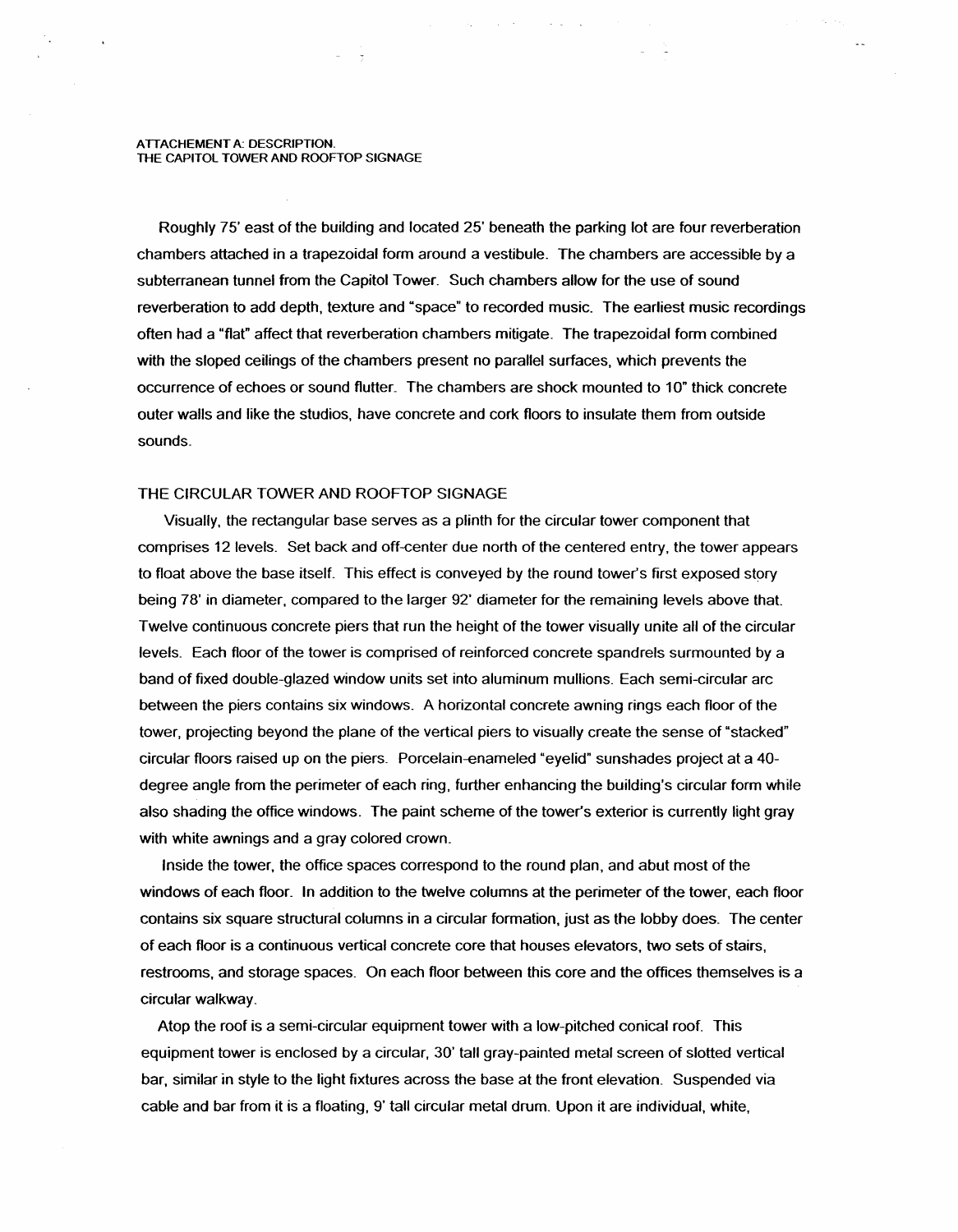#### A TTACHEMENT A: DESCRIPTION. THE CAPITOL TOWER ANO ROOFTOP SIGNAGE

internally lit block font letters that spell out "Capitol Records" three times. At the northwest quadrant of the roof is an 82' tall perforated metal triton spire that is supported at its back by two small metal posts. Attached atop this spire is a red aviation beacon light that in international Morse Code repeatedly blinks "H-O-L-L-Y-W-0-0-D." A 50' metal flagpole added in 1989 is present upon the roofs south side.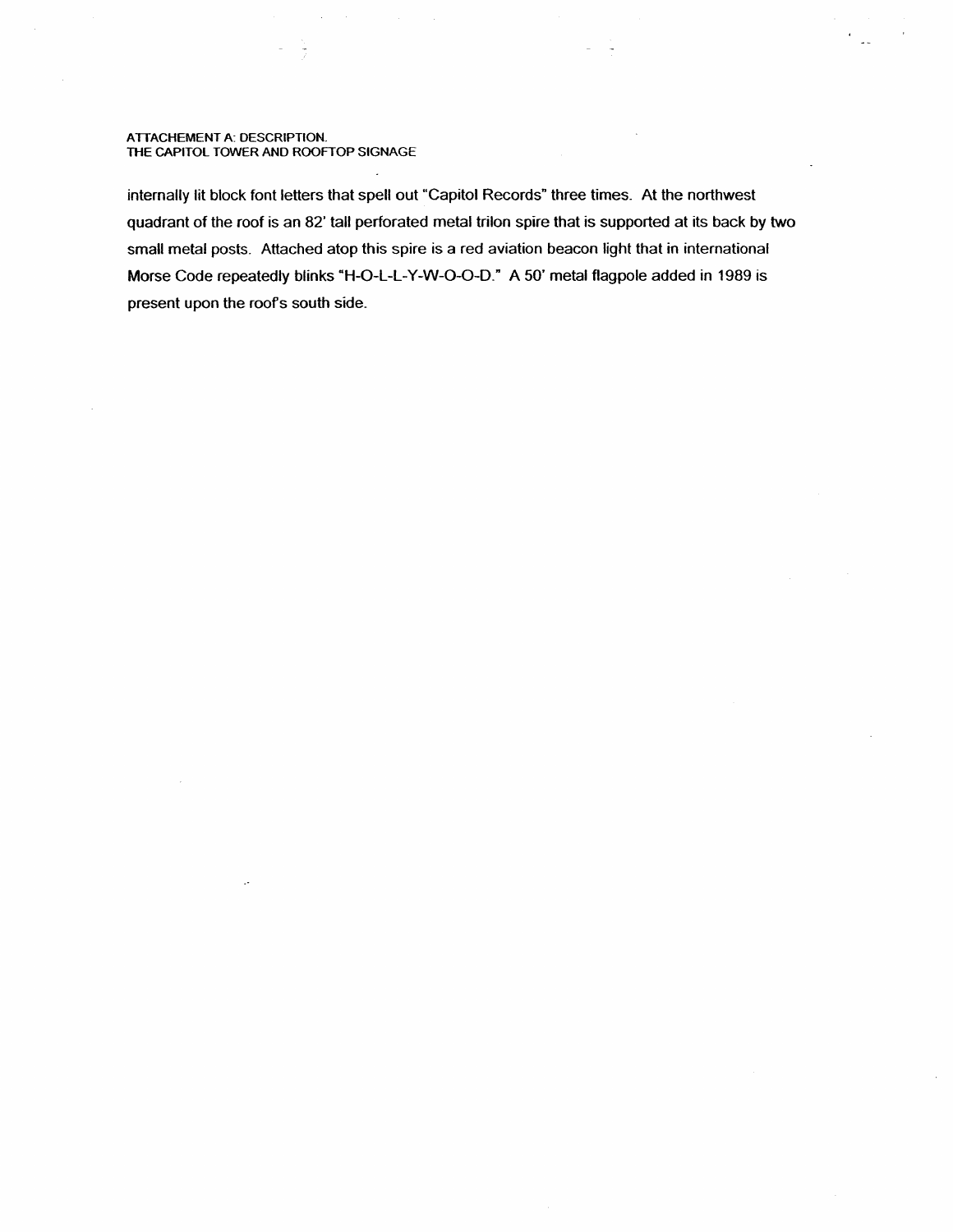### ARCHITECTURAL SIGNIFICANCE

The Capitol Tower. commonly known as the Capitol Records Building, was seen as a landmark the day it opened and is now, unarguably, a Hollywood and entertainment industry icon. Such revered status is due to its architecture, the social significance of the company itself, and the various legendary artists who have recorded world-famous music at the on-site studios.

The Capitol Tower was designed in 1954 by the firm of Welton Becket and Associates, with Louis Naidorf as the Project Designer. Naidorf was 24 years old when he first conceived the round tower design. Led by founder Welton Becket (1902-1969), Welton Becket Associates was responsible for other iconic local buildings including the Pan Pacific Auditorium (Wurdeman and Becket, 1935, destroyed 1989), the Theme Building at LAX (1962, with Pereira & Luckman and Paul R Williams), the Cinerama Dome (1963), the Santa Monica Civic Auditorium (1959), and the Los Angeles Music Center (1964-1969). By the 1960s, Welton Becket & Associates was the largest architectural firm in the Country, and Becket's work extended around the world including a US embassy in Warsaw, numerous Hilton Hotels, plus the Ford and General Electric Pavilions at the 1964 New York World's Fair.

As expressed in many of the above listed buildings, the Becket firm was known for buildings that were distinct and technologically innovative in their design, amenities and construction. Efficiency, from a highly standardized in-house design process to a proven ability for final cost savings, was a major goal of the Becket firm that created many, and often large-scale buildings. The output, order, and scale of Becket's firm matched the scale and needs of post World War II Los Angeles: a vast city with a rapidly growing population. For the combination of all the above traits, Author Alan Hess has written of Welton Becket Associates as designing the City of Tomorrow (Nichols, Ed. Built by Becket: 7).

The Capitol Tower is the first high-rise in Hollywood's post World War II era. Furthermore, the Capitol Tower was cited upon its completion as the first round office building in the history of architecture (Time Magazine, 16 Apr. 1956: 96,98: Architectural Forum Mar. 1955: 147). The Capitol Tower included the highest technical amenities of its time including an automated elevator system, Hollywood's first fully air-conditioned office tower. and a very early use of backlit signage that is now the region's earliest remaining example of such signage atop a corporate high-rise. The three studios were the first anywhere designed for the purpose of high-fidelity recording. The underground reverberation chambers, designed with help from guitar pioneer Les Paul, are relatively rare, and have remained in high demand.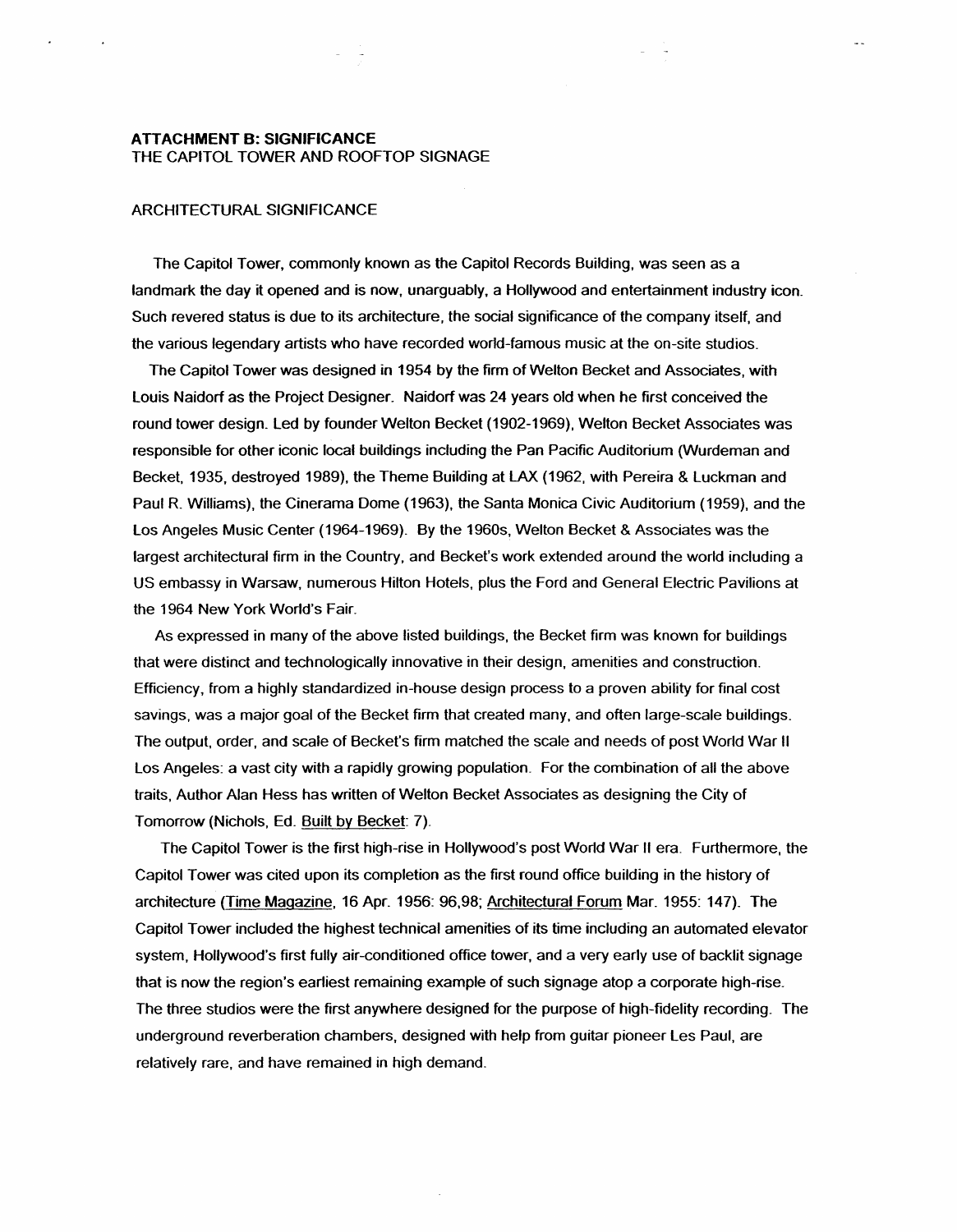During the years after World War II, wholly new architectural forms, often influenced by the local aerospace industry, were not uncommon within the Los Angeles region. This era's local coffee shop architecture is one example, in which architects used futuristic designs to catch the attention of motorists. John Entenza's Case Study House program, originally conceived to provide efficient but well-designed mass housing of common industrial materials, is another. lagging behind in this regard was Modern high-rise architecture, which typically employed the standard rectangle that was seen by architect Mies van der Rohe as a "universal" form.

 $\ddot{ }$ 

In the popular press and even in Los Angeles architectural guidebooks, the Capitol Tower is described as a stack of records topped by a needle. The reference is compared to programmatic architecture on a giant scale in the earlier regional tradition of food stands shaped like oversized hot dogs or giant chili bowls. According to all past and present statements by architects associated with the design, the round office tower was not intended to represent a stack of records topped by a needle. Naidorf did not know the identity of the client when he proposed his circular design, and the spire was a redesign of what was to be a derrick-like antenna that Capitol wanted placed atop the tower. Initially, Capitol had hoped to have its own radio station broadcast from the facility- the FCC rejected this idea. Upon viewing the round-towered model, Capitol Founder Glenn Wallichs, fearing the "stack of records" jokes to come, demanded a rectangular design, which Becket provided. After accepting Becket's cost arguments and after Wallichs' own insurance company recommended the round tower over the rectangular model, only then did Wallichs endorse the unique yet highly efficient shape.

The circular shape of the office tower was not just highly unique and experimental, but was primarily intended to achieve unabashed cost-efficiency. The shape required 13%-20% less outer wall than a rectangular structure, which saved on construction costs. Because of reduced heat loss and gain through the glass, less wall space made climate control easier and more affordable. In addition, light was more evenly distributed in a round building. The 92' diameter circular floorplan provided the optimum amount of space needed for the work occurring within the tower. The circular shape allowed for a smaller central core. Not including the studio chambers which were built as separate enclosures, the Capitol Tower was constructed for \$15.00 a square foot.

"(Welton) convinced me it would be the best possible design for our purposes. And it has turned out beautifully. Making the building round has not been more expensive; in fact, we may have saved some money on the final cost. And we've got a building that will be a real landmark."

------ Capitol Records Co-Founder Glenn Wallichs, 1956.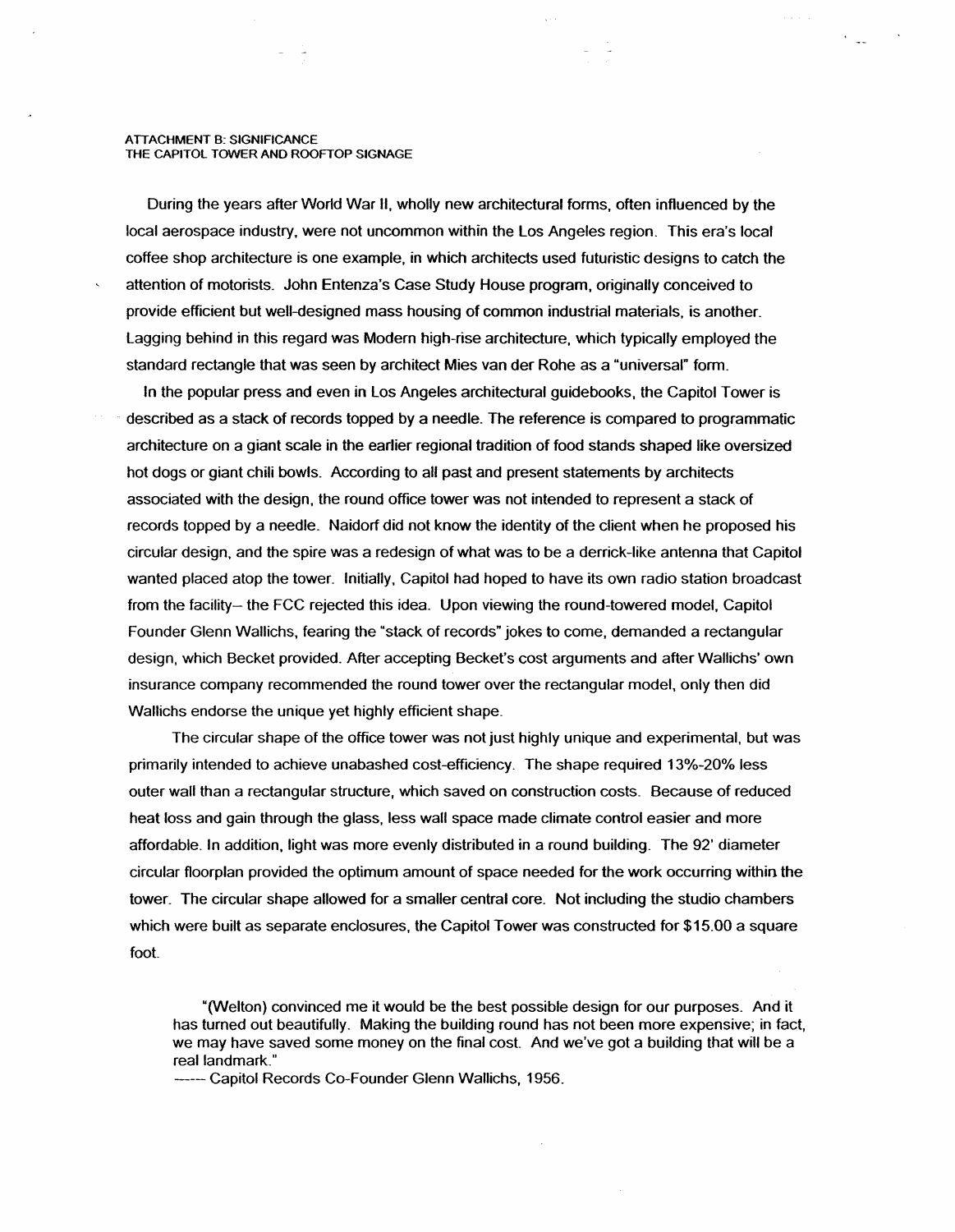$\sim$ 

#### SOCIAL SIGNIFICANCE

Capitol Records was founded in 1942 by nationally known singer and songwriter Johnny Mercer ("That Old Black Magic," "Hooray for Hollywood"), Glenn Wallichs, who owned "Wallichs Music City": the largest music store in Los Angeles, and songwriter/ Paramount Producer Buddy DeSylva ("California Here I Come"), who fronted the initial \$25,000 to fund the endeavor. Capitol was the first major record label on the west coast and early on was seen as competition to the "big three" record labels: RCA-Victor, Columbia, and Decca, all based in Manhattan: Capitol's first offices were located at 1483 Vine St. and in 1946 were moved above Wallichs Music City at 1507 Vine St. This area was the hub of 1940s Hollywood nightclub life.

 $\Delta \sim 200$  km s  $^{-1}$ 

Early recordings were conducted at rented studios until 1948, when Capitol purchased its first studios at 5515 Melrose Avenue; now occupied by KCAL channel 9. During this period the company became a leader in sound technology. Capitol was the first label to use tape machines rather than acetate disks, allowing for higher recording quality. Capitol was also the first of the major labels to fully exploit echo chambers: specially designed rooms that in correspondence with the microphone and speaker placement within them captured a richer sound. The company grew rapidly, and signed popular early acts in the 1940s such as Stan Kenton, Jo Stafford, Louis Prima & Keely Smith, Les Baxter, Alan Livingston (creator of "Bozo the Clown"), Mel Torme and Nat "King" Cole. Having sold 15 million records by 1952, Cole's success is credited with vaulting Capitol Records into the same pantheon of the above-mentioned labels. In 1955, the British company EMI Inc. purchased Capitol Records Inc., an 8.5 million dollar purchase that was at the time the most expensive transaction in the history of the recording industry. EMI remains the parent company.

On April 6, 1956, the Capitol Tower opened to great fanfare, including a Time Magazine article (which called the building a "smogscraper"), and the appearance of Leila Morse, the granddaughter of Samuel Morse, who activated the "Hollywood" beacon via telegraph\_ The site was located in the heart of the entertainment industry. Nearby studios included ABC, NBC, CBS, Warner Bros, RKO, Columbia, Paramount, Universal, and Disney.

During these early years Capitol Records executives signed a variety of artists whom others had perceived as in decline. These included Judy Garland, Bing Crosby, Peggy Lee, and perhaps most notably of all, Frank Sinatra. On April 22, 1956, it was Sinatra who conducted the first recording in the Capitol Tower Studios. In Studio A, Sinatra conducted Nelson Riddle's 56piece orchestra through "Tone Poems in Color." In this same studio, Sinatra would go on to record some of his most memorable songs and albums, including "The lady is A Tramp," "Night and Day," "Witchcraft", "Chicago," "Something's Gotta Give" (written by Johnny Mercer),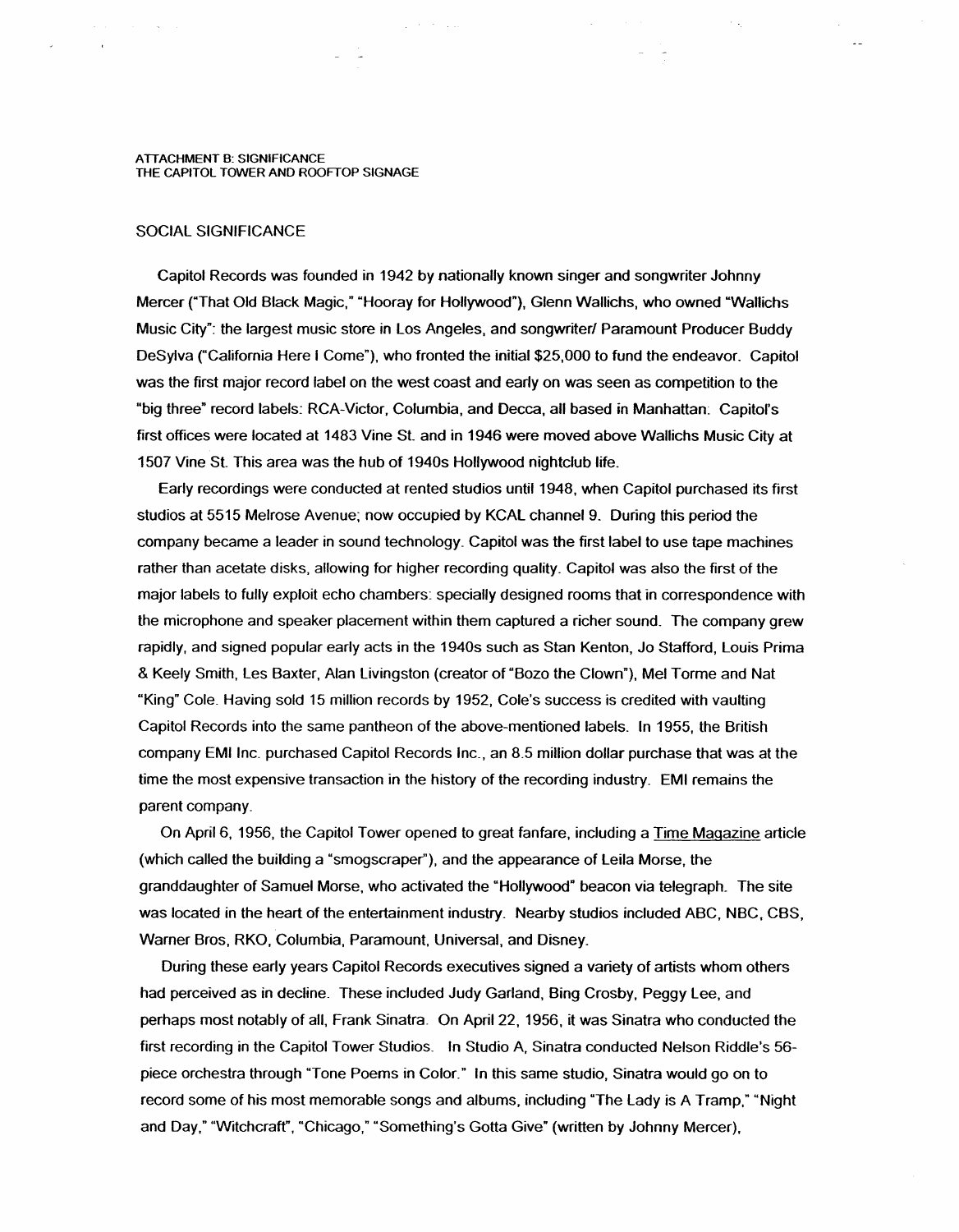-12

"Embraceable You", and "Nice N' Easy," among many, many others. During this period, Sinatra's friend Dean Martin would record at these facilities, as would Nat "King" Cole himself\_ Capitol's three studios: A, B, and C, located at the base of the tower, were the first in the industry designed specifically for high fidelity recording.

By the mid-1960s, Capitol Records became a powerhouse in the music industry. Though founded with a focus on a smooth, melodic, pre-rock n' roll style sensibility, Capitol shifted with the trends of the decade, and hired music producers who often were younger than 21 years old. In part as a result of this, its label included two of the truly stratospheric pop bands of the decade: The Beatles and The Beach Boys. Based out of Hawthorne, CA., the Beach Boys were the first youth-oriented rock band signed with Capitol. By their third album, Surfer Girl, the Beach Boys would become the first self-produced group in rock. Brian Wilson would become the first rock musician from a group to release a solo single, titled "Caroline, No," in 1966. The group would also become the first rock band to get their own custom label-- Brother Records---distributed by Capitol. For the Beatles, Capitol was the primary American distributor and marketer of their music from December 1963 until the band's breakup in 1970 (In the early 1960s however, Capitol initially passed on the band). By 1965, the Beatles and the Beach Boys provided 56% of Capitol Records' entire revenue.

Since the 1960s, among the acts that have recorded within the Capitol Studios are Bobby Darin, Lou Rawls, Natalie Cole, Linda Ronstadt, Nancy Wilson, Whitney Houston, MC Hammer. and Prince. In addition. Capitol has continued to sign other significant, platinum-selling pop acts including The Band, Pink Floyd, Duran Duran, Tina Turner, Garth Brooks, Bonnie Raitt, The Beastie Boys, and Radiohead.

The Capitol Tower is literally the beacon of Hollywood. As architecture, it is thoughtful, innovative, and expresses the optimism and ambition of post-WWII Los Angeles and its entertainment entrepreneurs. The design of the rooftop signage is unchanged from opening day, and is significant for its strong association to Capitol Records Inc., which has occupied the Tower since 1956. The Capitol Tower has become the very symbol of the company itself, displayed prominently in publications, and on the company website. The talent represented by Capitol Records includes legendary figures of the pop music genre. Among the music recorded within the in-house studios are songs instantly recognizable and iconic, much like the Capitol Tower itself.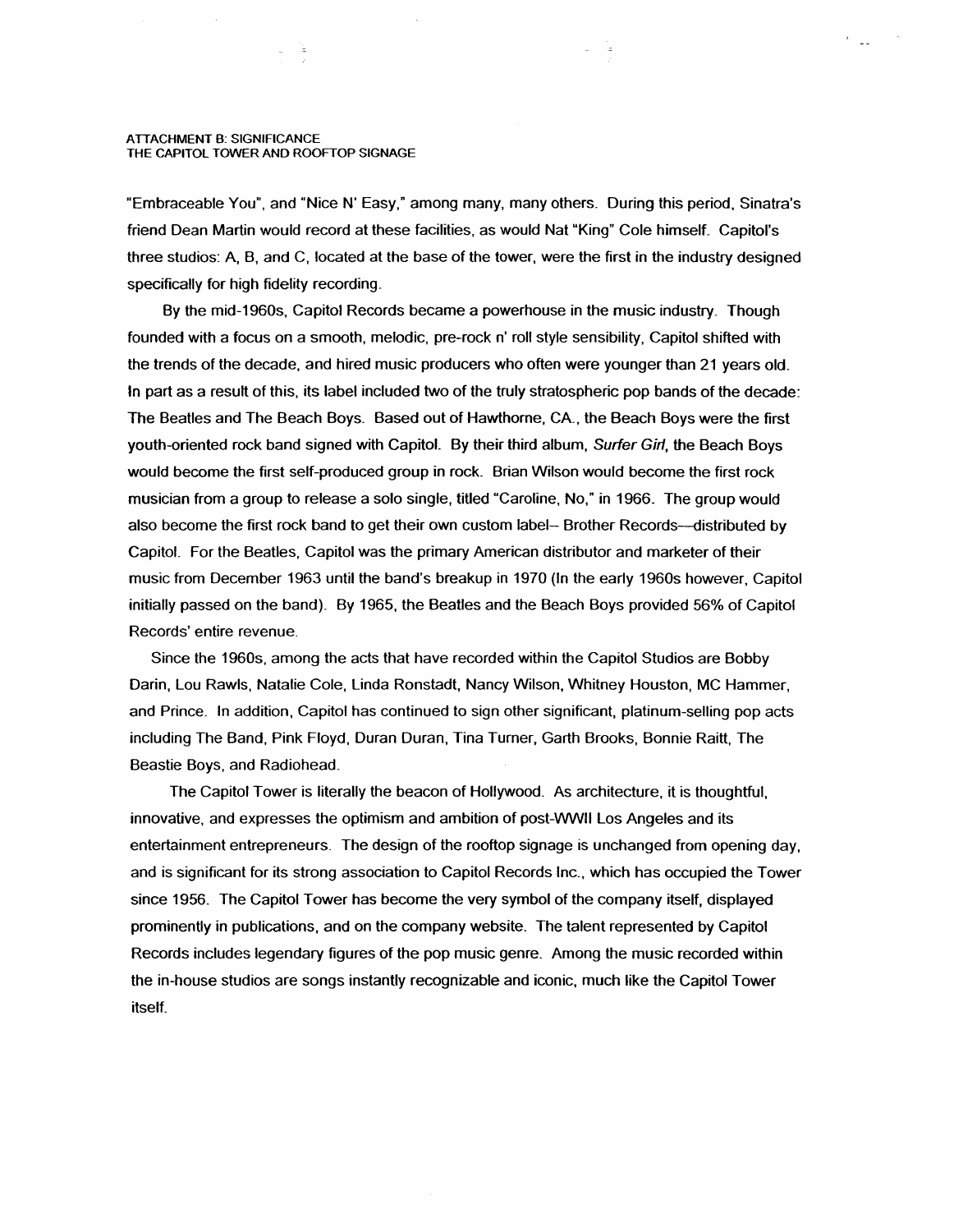### **ATTACHEMENT C: SOURCES**

#### THE CAPITOL TOWER AND ROOFTOP SIGNAGE

- Bayless, James W. "Innovations in Studio Design and Construction in the Capitol Tower Recording Studios\_" Journal of the Audio Engineering Society 5 (1957).
- Betsky, Aaron. "Capitol Records Tower Endures as the Hollywood Golden Oldie." Los Angeles Times, 22 Aug. 1991: J2.

 $\mathbf{r}$ 

"Buildings in Review." Architectural Forum Mar. 1955: 147.

"Built in the Round for Economy." Architectural Forum: The Magazine of Building Nov. 1956~ 155.

"Capitol Records, Inc." httpJ/www.capitolrecords.com/splash.aspx .viewed 27 Mar. 2006.

- "Capitol Records Opens Building a la Premiere" Los Angeles Times, 7 Apr. 1956: A5.
- "Capitol Records Tower: Hollywood, California: Architects, Welton Becket & Associates-Decorators and Designers, Altman-Morris Interiors." Architectural Digest Feb. 1957: 119-123.
- "Capitol Records Tower Renovation." Preservation Awards application form. Los Angeles Conservancy, undated.
- City of Los Angeles Department of Building and Safety. Building Permit # LA 10005, 9 Mar. 1955.

City of Los Angeles Department of City Planning "Zimas" parcel profile report dated 16 Mar. 2006.

Cogan, Jim. Temples of Sound: Inside the Great Recording Studios. San Francisco: Chronicle Books, 2003.

County of Los Angeles Assessors Parcel Profile Report dated 15 Mar. 2006.

- Gebhard, David and Robert Winter. An Architectural Guidebook to Los Angeles. Salt Lake City: Gibbs Smith, 2003.
- Giella, Barbara, Christy Johnson, and Denver Miller. "Capitol Records Building." Department of Parks and Recreation Historic Resources Inventory Sheet. Los Angeles: Hollywood Revitalization. **Nov.** 1978.

Grein, Paul. Capitol Records: Fiftieth Anniversary. Hollywood, CA: Capitol Records, 1992.

Heimback-Nielsen, Mark. http://popculturefanboy.blogspot.com/2006/04/capitol-tower-facts-andfi \_ 114412472541280374.html .viewed 14 Apr. 2006.

"High-rise office buildings" Progressive Architecture June 1957: 164.

http://history.acusd.edu/gen/recording/studios2.htmf. viewed 9 Apr. 2006.

Hundley, Jessica. "A Star was Born; Capitol Records is Still a Tower of Power." Los Angeles Times, 16 Jan. 2003: E20.

Jacobson, Laurie. "The Capitol Records Tower" sheet Los Angeles: Hollywood Heritage, undated: 4.